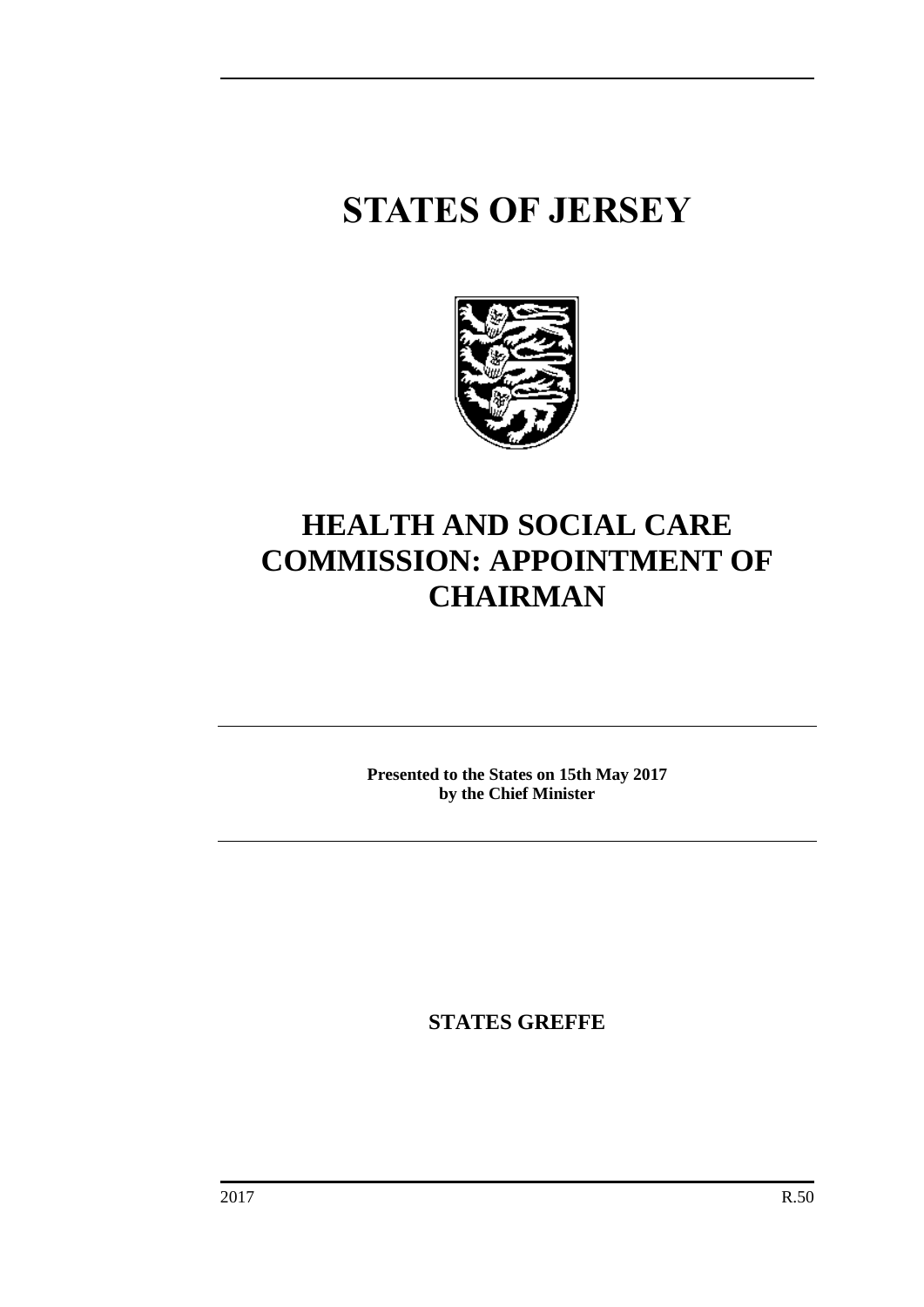# **REPORT**

# **Introduction**

The Chief Minister, having consulted the Council of Ministers is appointing Mr. Robert Glenn Houston (known as Glenn) as Chairman of the Health and Social Care Commission (the "Care Commission"). The Chief Minister gave the States Assembly two-weeks notice of his intention to appoint the Chairman (MD-HA-2017-0017 – [R.27/2017\)](http://www.statesassembly.gov.je/AssemblyReports/2017/R.27-2017(re-issue).pdf).

The Care Commission is established under Article 35 and Schedule 2 of the [Regulation](https://www.jerseylaw.je/laws/revised/Pages/20.820.aspx)  [of Care \(Jersey\) Law 2014](https://www.jerseylaw.je/laws/revised/Pages/20.820.aspx) (the "2014 Law"). Article 35 states –

#### "**35 Establishment of Health and Social Care Commission**

- (1) There shall be a Health and Social Care Commission.
- (2) The Commission shall be a body corporate with perpetual succession.
- (3) The Commission shall consist of not less than 4 and not more than 8 Commissioners.
- (4) The States may by Regulations amend, in paragraph (3), the minimum and maximum number of Commissioners.
- (5) Schedule 2 has effect regarding the appointment of the Commissioners, the discharge of the functions of the Commission, and the resources and funding of the Commission.".

Schedule 2, paragraph  $2(2)$ , of the 2014 Law requires that –

- $"$ (2) The Chief Minister shall, after consulting with the Council of Ministers
	- (a) select and appoint, by instrument in writing, a person to be a Commissioner and the Chairman of the Commission; and
	- (b) decide the duration of that person's appointment as a Commissioner and Chairman.".

The 2014 Law further requires, under Schedule 2, paragraph 2(4), that –

"(4) The Chief Minister shall, at least 2 weeks before making the appointment under sub-paragraph (2), present to the States a notice of his or her selection and the intention to make the appointment.".

# **Background to the Care Commission**

The 2014 Law provides for the establishment of the Care Commission. The functions of the Care Commission, which are conferred on it by the 2014 Law, include –

- serving of improvement notices on registered health and social care providers or managers
- preparation and publication of standards for compliance with requirements imposed by Regulations